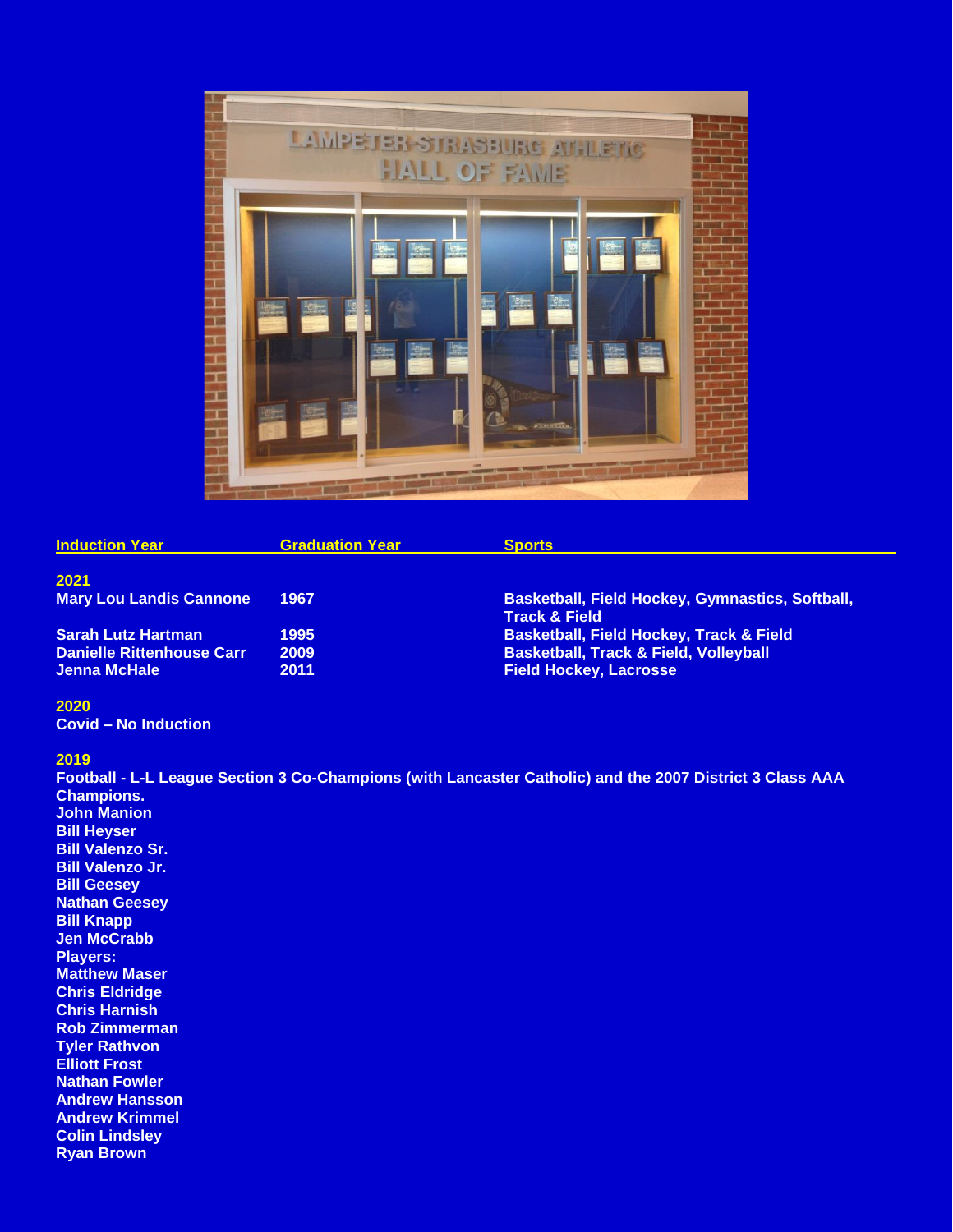**Peter Baker Seth Rolko Justin Taylor Teddy Force Blair Stevens Derek Lefever Devin Keller Luke Richmond Nick Yingst Sam Guo Quinn Staley Luke Richmond Sam Guo Jonny Gainer Evan Derr Eric Denlinger Jon Carlson Sven Deatrick**

### **2018**

**1998 Boys 1600 Meter Relay Team Olivier Manosane Jeremy Osborne Jared Schnapf Jansen Rudy**

| Lauren McHale        | 2008             |
|----------------------|------------------|
| <b>Chad Sensenig</b> | 199 <sup>o</sup> |

#### **2017**

| <b>Jeremy Hess</b>          | 2001 |
|-----------------------------|------|
| <b>Katie Lynch</b>          | 2009 |
| <b>Tracey Lynch</b>         | 2005 |
| <b>Meredith Chura Maher</b> | 2006 |

## **2016**

**2005 Baseball Team Dominic Lombardo Bobby Shoemaker Jeff Bianchi Mark Zurbrick Ben Longenecker Tommy Eschbach Billy Dorgan Ryan Visneski Adam Reichenbach Dan Velcheck Eric See Justin Guiliano Manny Stoltzfus Tyler Gansner Charlie Haley Chris Shehan Shane Hess Todd Garber Keith Lynch Chad Gunzenhauser Matt Scheuing**

## **2015**

**Field Hockey, Softball Baseball, Football** 

**Baseball, Football, Wrestling Basketball, Cheerleading, Softball Basketball, Cheerleading, Softball Basketball, Cross Country, Track**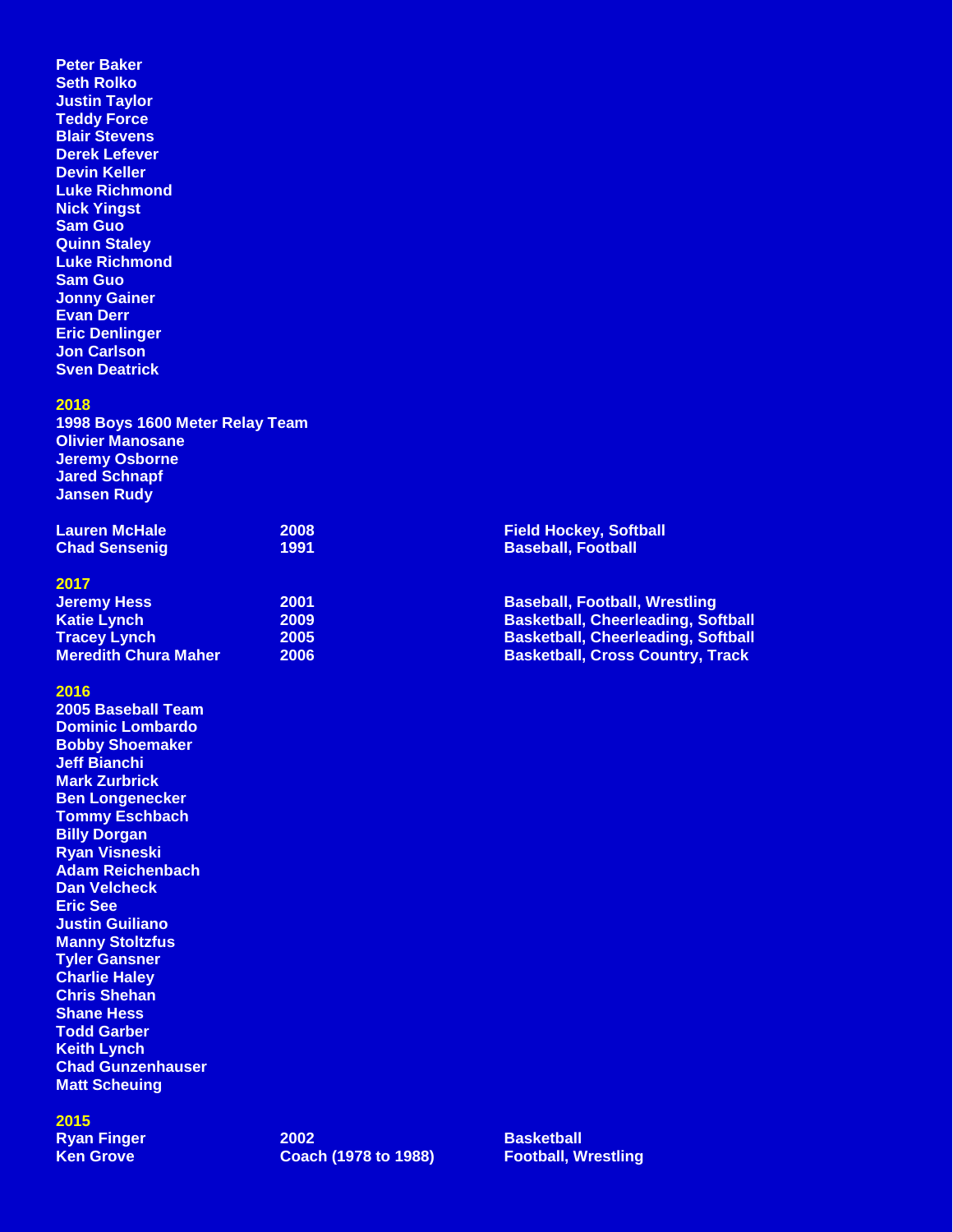| <b>Zac Shaeffer</b>        | 2007                     | <b>Basketball</b>                                     |
|----------------------------|--------------------------|-------------------------------------------------------|
| 2014                       |                          |                                                       |
| <b>Courtney Eckman</b>     | 2007                     | <b>Cheerleading, Softball</b>                         |
| <b>David Sigler</b>        | 1997                     | <b>Baseball, Basketball</b>                           |
| <b>Melissa Sipe Yowler</b> | 1991                     | <b>Basketball, Cross Country, Field Hockey, Track</b> |
| 2013                       |                          |                                                       |
| <b>Todd Garber</b>         | <b>Coach (1993-2012)</b> | <b>Baseball Coach</b>                                 |
| <b>Emily Kruger</b>        | 2003                     | <b>Cross Country, Track</b>                           |
| 2012                       |                          |                                                       |
| <b>Jeff Bianchi</b>        | 2005                     | <b>Baseball</b>                                       |
| <b>Jessica Charles</b>     | 2006                     | <b>Basketball, Field Hockey, Softball</b>             |
| <b>Chris Shehan</b>        | <b>2005</b>              | <b>Baseball</b>                                       |
| <b>Jon Shehan</b>          | <b>2000</b>              | <b>Baseball</b>                                       |
| <b>Steve Williams</b>      | 2002                     | <b>Track</b>                                          |
|                            |                          |                                                       |

# **2011**

**1994 Baseball Team Rob Burger Joel Byler Brian Cisney Ryan Daugherty Anthony Denlinger Donovan Denlinger Don Frank, Jr. Scott Harsh Ben Hollinger Shawn Horner Josh Lapp Eric Lukacs Jim Miller Vince Rhinier Todd Smith Dave Thomann Eric Vatter Hank Devlin Todd Garber Joe Sloss Jen Birk McCrabb Richard Balderston**

### **2010**

| <b>Becky Brackbill Culbert</b> | 1996        | <b>Field</b> |
|--------------------------------|-------------|--------------|
| <b>Jeff Nesbitt</b>            | 1992        | <b>Socce</b> |
| <b>Heather Benedict Savlor</b> | 2000        | <b>Baske</b> |
| <b>Matthew Suter</b>           | <b>2000</b> | Footb        |
| <b>Sara Brackbill Thomas</b>   | 1998        | Track        |

### **2009**

| <b>Kelly Zander Black</b>  | 1 |
|----------------------------|---|
| <b>Mary M. Hoover</b>      | 1 |
| <b>Mark Overly</b>         | 1 |
| <b>Jared Schnapf</b>       | 1 |
| <b>Jana Kauffman Smith</b> |   |

## **2008**

| <b>Michael Burcin</b>         |   |
|-------------------------------|---|
| <b>Robert Eckman</b>          | 1 |
| <b>Dera Ressel Roth</b>       | 1 |
| <b>Erin Armstrong Vinelli</b> | 1 |

**Becky Brackbill Culbert 1996 Field Hockey, Track Soccer, Wrestling Heather Benedict School Saylor Basketball, Field Hockey, Soccer Matthew Suter 2000 Football**

**Kelly Zander Black 1999 Basketball, Soccer Basketball, Track Mark Overly 1998 Baseball, Soccer Jared Schnapf 1999 Cross Country, Track Jana Kauffman Smith 1999 Cross Country, Track**

**Michael Burcin 1994 Basketball, Golf, Tennis Robert Eckman 1990 Football, Wrestling Dera Ressel Roth 1975 Gymnastics Erin Armstrong Vinelli 1994 Cheer, Track**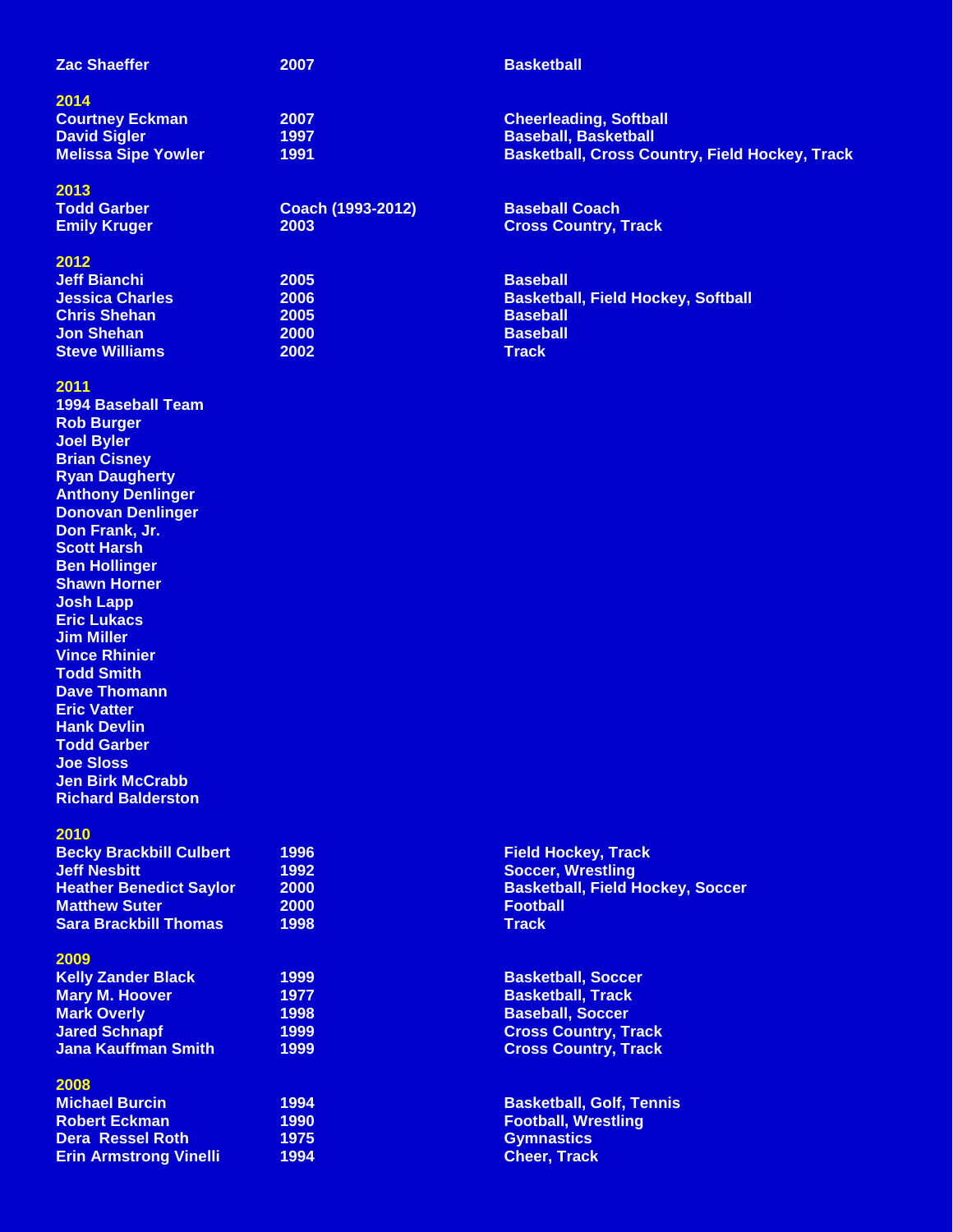| 2007                           |                          |                                                 |
|--------------------------------|--------------------------|-------------------------------------------------|
| <b>Derek Boyce</b>             | 2001                     | <b>Basketball, Football, Track</b>              |
| <b>Gregg Henderson</b>         | 1993                     | <b>Football, Wrestling</b>                      |
| <b>James Phipps</b>            | 1998                     | <b>Soccer, Wrestling, Track</b>                 |
| 2006                           |                          |                                                 |
| <b>Gerald Binkley</b>          | 1952                     | <b>Baseball, Basketball, Soccer</b>             |
| <b>David Bollinger</b>         | 2000                     | <b>Football, Track, Wrestling</b>               |
| <b>William DeMora, Jr.</b>     | 1978                     | <b>Baseball, Basketball, Football</b>           |
| <b>Judy Witmer Detrich</b>     | 1957                     | <b>Cheer, Field Hockey</b>                      |
| Donnie Frank, Jr.              | 1996                     | <b>Baseball, Basketball, Football</b>           |
| 2005                           |                          |                                                 |
| <b>David R. Baltzer</b>        | Coach (1987-2003)        | <b>Basketball, Softball</b>                     |
| <b>Tina McCord Byler</b>       | 1971                     | <b>School &amp; Community Athletic Services</b> |
| <b>Ronald A. Hildenbrand</b>   | 1989                     | <b>Basketball, Football</b>                     |
| 2004                           |                          |                                                 |
| <b>Sara Burcin</b>             | 1997                     | <b>Basketball</b>                               |
| <b>Blair Gantz</b>             | 1997                     | <b>Basketball, Soccer</b>                       |
| <b>Anne Weaver-Lengacher</b>   | 1965                     | <b>Basketball, Field Hockey, Softball</b>       |
| 2003                           |                          |                                                 |
| <b>Melissa Spaulding Bliss</b> | 1989                     | <b>Basketball, Field Hockey, Softball</b>       |
| <b>John F. "Jack" Ferich</b>   | 1952                     | <b>Soccer</b>                                   |
| <b>Jeremy Groff</b>            | 1997                     | <b>Basketball, Soccer, Track</b>                |
| <b>Ronald Mentzer</b>          | 1954                     | <b>Baseball, Basketball, Soccer</b>             |
| 2002                           |                          |                                                 |
| <b>Rob Burger</b>              | 1994                     | <b>Baseball, Basketball</b>                     |
| <b>Joel Byler</b>              | 1995                     | <b>Baseball</b>                                 |
| <b>Jeremy Laynor</b>           | 1993                     | <b>Basketball, Soccer</b>                       |
| <b>Jason L. Llyod</b>          | 1986                     | <b>Football, Wrestling</b>                      |
| <b>Brett Thorius</b>           | 1989                     | <b>Baseball, Football, Soccer</b>               |
| 2001                           |                          |                                                 |
| <b>Quay Hanna</b>              | 1988                     | <b>Baseball, Soccer</b>                         |
| <b>Steve Mersky</b>            | 1977                     | <b>Baseball, Basketball, Football</b>           |
| <b>Audrey Roop</b>             | 1957                     | <b>Field Hockey</b>                             |
| <b>Dennis Weidman</b>          | 1970                     | <b>Baseball, Basketball</b>                     |
| 2000                           |                          |                                                 |
| <b>Henry "Hank" Devlin</b>     | <b>Coach (1966-2000)</b> | <b>Baseball, Basketball, Football, Golf</b>     |
| <b>Richard "Dick" Goss</b>     | 1961                     | <b>Baseball, Basketball, Soccer</b>             |
| <b>Milton E. Hershey</b>       | 1951                     | <b>Baseball, Basketball, Soccer</b>             |
| <b>Jeffrey Pierce</b>          | 1974                     | <b>Football</b>                                 |
| <b>David S. Reinhart</b>       | 1995                     | <b>Football, Soccer, Track</b>                  |
| 1999                           |                          |                                                 |
| <b>Edward Apple</b>            | 1952                     | <b>Baseball, Basketball, Soccer</b>             |
| <b>Richard Balderston</b>      | AD (1966-94)             |                                                 |
| <b>Sherry Albright Clower</b>  | 1990                     | <b>Basketball, Track</b>                        |
| <b>Herb Witmer</b>             | 1960                     | <b>Baseball, Basketball, Soccer</b>             |
| 1998                           |                          |                                                 |
| Joseph "Bud" Keemer, Jr.       | 1959                     | <b>Basketball</b>                               |
| <b>Thomas Krause</b>           | 1964                     | <b>Basketball, Soccer, Track</b>                |
| <b>Chris R. Lefever</b>        | 1960                     | <b>Basketball</b>                               |
| <b>Richard "Dick" Rineer</b>   | 1959                     | <b>Basketball</b>                               |
|                                |                          |                                                 |